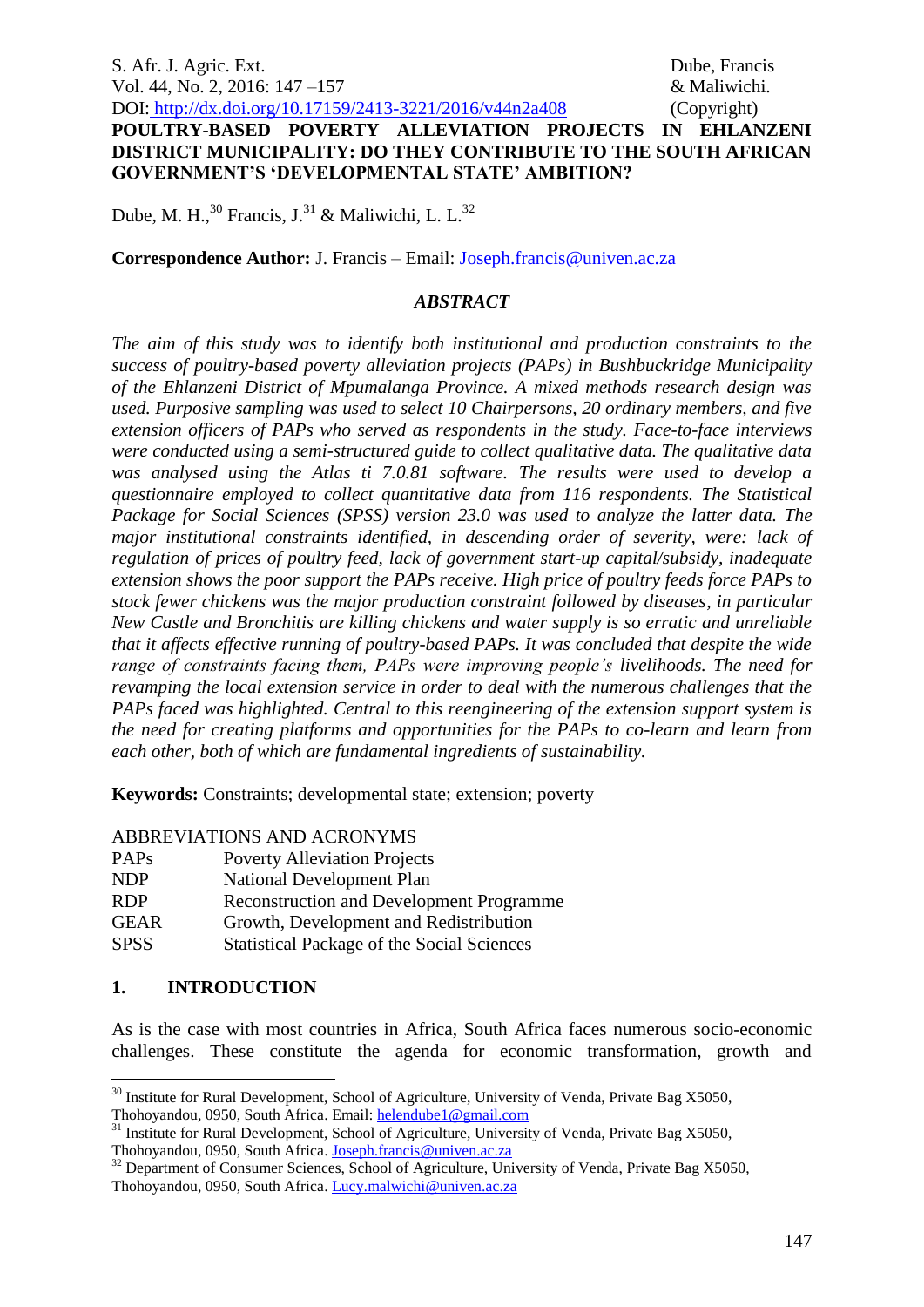development. Ayee (2013) clarifies the objective of developmental states such as South Africa as shouldering the burden of socio-economic development. This echoes the views of Mkandawire (2012), who argues that the South African government adopted the developmental state strategy in order to achieve economic growth. Since 1994, the government has been crafting various legislations, frameworks and strategies geared towards fighting poverty, unemployment and inequality. Thus, it was not surprising that former President Thabo Mbeki described poverty as an 'endemic' and 'widespread' challenge that needed urgent attention (Mbeki, 2006).

Policies and strategies introduced to counter poverty include the Reconstruction and Development Programme of 1994, Growth, Development and Redistribution of 1996, and the National Development Plan Vision 2030 that was launched in 2013. Lessons drawn from rural and agricultural development interventions implemented in other parts of the world such as East Asia, indicate that the developmental state model has the potential to yield remarkable success. For instance, application of pro-poor rural and agricultural policies in East Asia resulted in improved of rural incomes and enhanced levels of wellbeing (Routley 2014). Although, the Southeast Asian policy lessons are not a panacea to the South African challenges (Andani, 2012), they highlighted the potential of poultry in contributing to economic development and improving the livelihoods of the rural poor and marginalized groups in society.

Virtually all the development-oriented policies adopted in South Africa to date recognise agriculture as a key driver of rural economic development and job creation. A major pillar of this drive has been the introduction of poultry-based poverty alleviation projects (PAPs), specifically targeting women, youth and residents of rural communities. The relative affordability of poultry meat makes it an important source of protein for millions of lowincome South Africans. This contributes to what Urban-Eco (2013) terms the 'zero hunger' ambition of the government.

This study was partly carried out taking into account the Gallagher (2002) argument that extension services in developing countries are currently grossly under-funded to undertake the activities required for achieving food security while protecting the productive resource base in order to keep up with population and economic growth. In the absence of credible scientifically generated evidence that supports this view with respect to the state of affairs in PAPs, it will remain impossible to develop policies and legislation promoting them as a vehicle for rural economic development. Yet this is crucial for crafting strategies for making PAPs viable and sustainable despite operating in resource-constrained environments.

# **2. DEFINITION OF THE PROBLEM**

The need for viable and sustainable poultry-based PAPs in South Africa's drive towards increasing food and nutrition security, and job creation to meet the needs of a growing population is not questionable. However, the PAPs face a wide range of internal and external constraints which hamper their growth and development (Development Bank of Southern Africa: DBSA, 2009). Most worrying is the fact that poultry-based PAPs often collapse once external funding is exhausted or terminated (Makhalane, 2009; Masipa, 2010; Tshitangoni *et al.,* 2010). Even though many studies have been undertaken to build an understanding of the constraints that poultry-based PAPs face, there is still a dearth of agricultural extension usable evidence. Thus, this subject was explored through an empirical qualitative and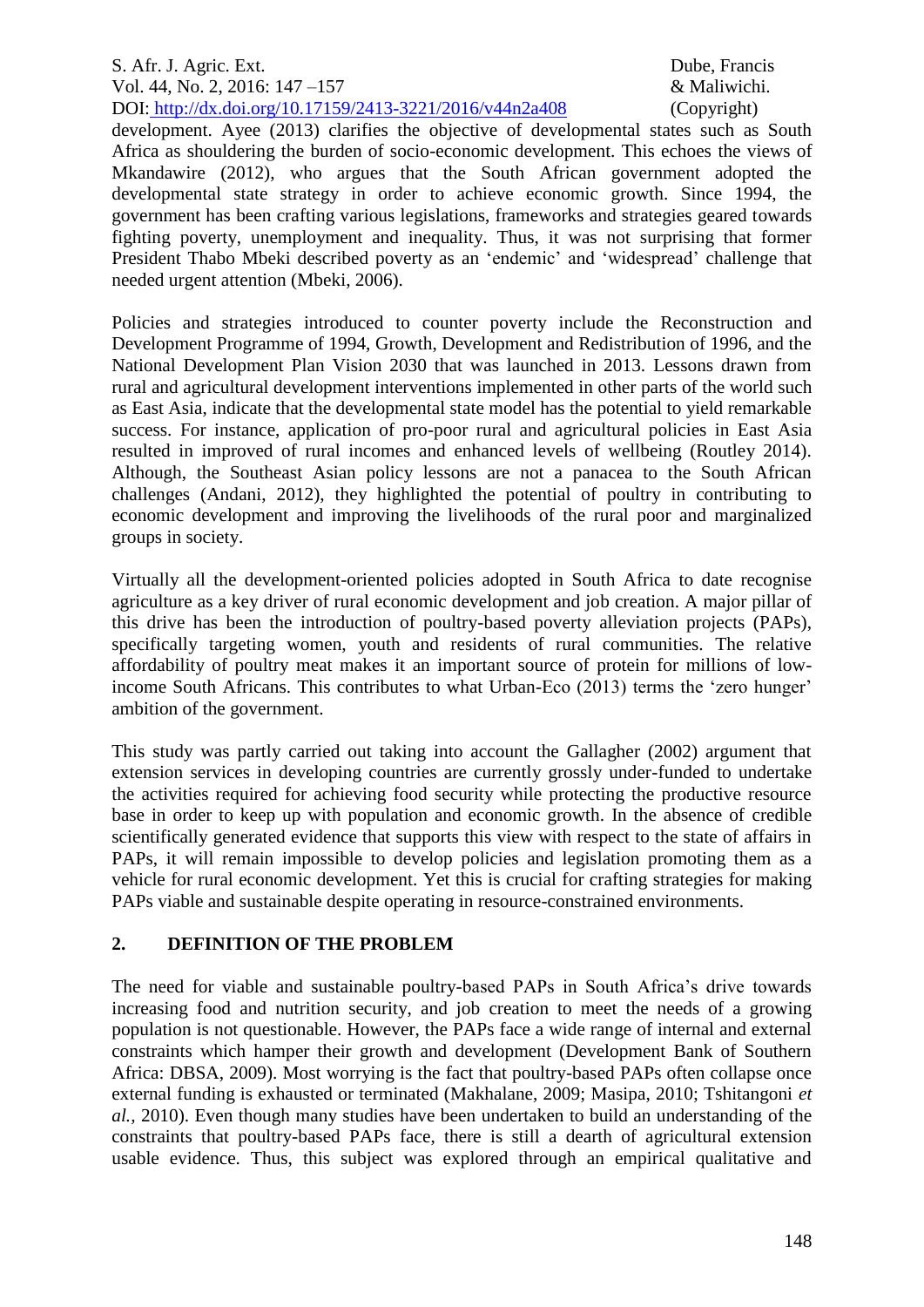quantitative study of poultry-based PAPs in Bushbuckridge local municipality found in Ehlanzeni District of Mpumalanga Province of South Africa.

Objective: The objective of this study was to identify the institutional and production constraints to the successful implementation of poultry-based PAPs in order to make suggestions for improved agricultural extension support.

## **3. MATERIALS AND METHODS**

## **3.1 Study focus and site**

The study focused on the poultry-based PAPs located in Bushbuckridge local municipality of Ehlanzeni District (Figure 1). Ehlanzeni, Nkangala and Gert Sibande Districts make up Mpumalanga Province, which is located northeast of South Africa. Thaba Chweu, Mbombela, Nkomazi and Bushbuckridge local municipalities constitute Ehlanzeni District. The District's total geographical area is  $27.896 \text{ km}^2$ . The GPS coordinates of Ehlanzeni District are: 28°57'25"S 18°06'18'E or 28.957°S 18.105°E. Bushbuckridge local municipality is the most rural of the four that make up Ehlanzeni District. It has a total population of 541 248, 99.5% of them being Black Africans. According to Statistics South Africa (2011), the population of Bushbuckridge local Municipality is respectively about 34% and 14 % of the District and provincial totals. It is renowned for its agricultural and tourism attractions. To the east of the Municipality is the Kruger National Park, while Mbombela Local Municipality lies to the South and Thaba Chweu local Municipality to the south western side. Its geographical area is more than 1 000 000 ha, after the recent Municipal Demarcation Board expanded the locality by including part of the Kruger National Park. The Municipality is part of the Kruger to Canyon Biosphere.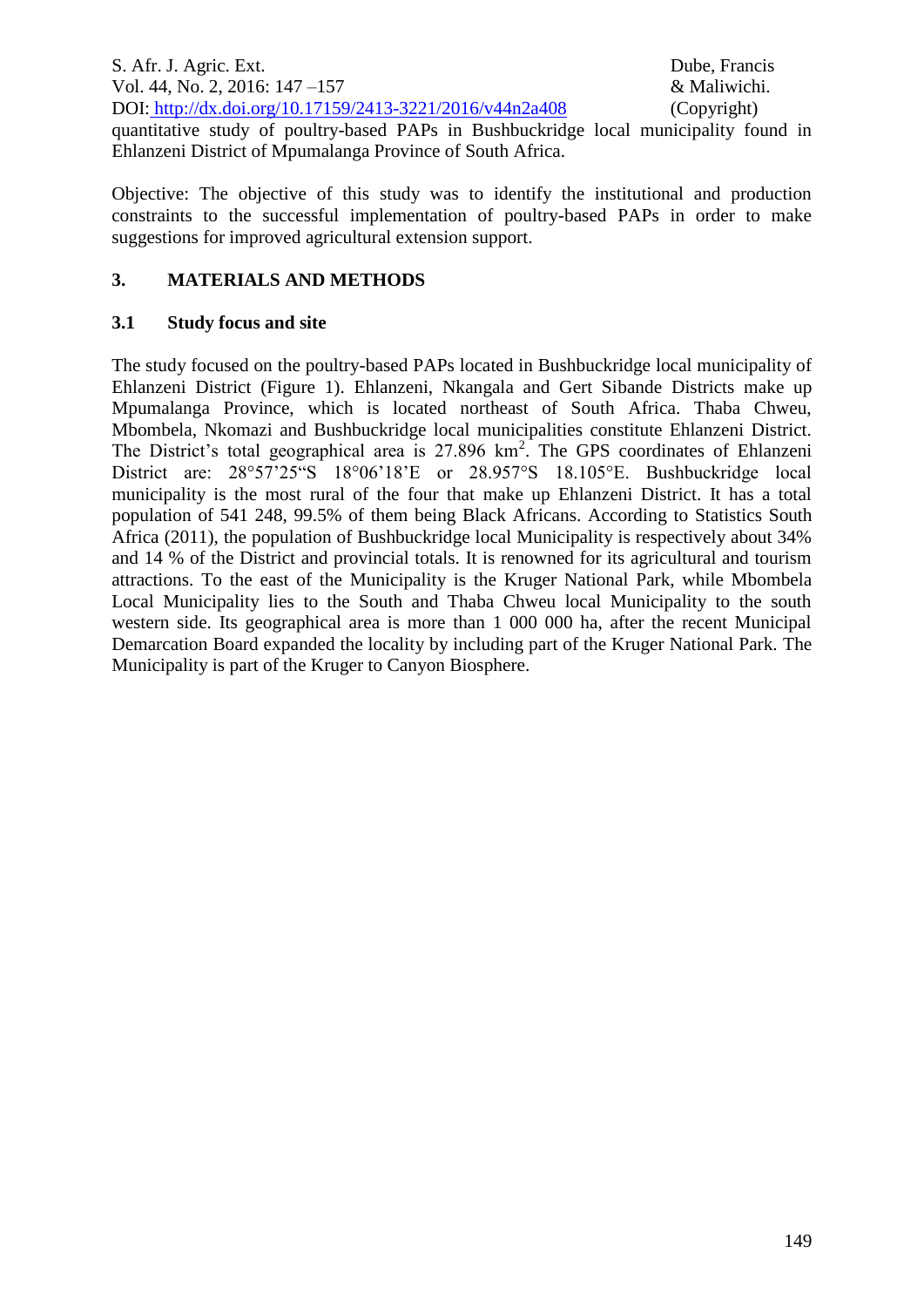

**Figure 2:** Map of Ehlanzeni showing its constituent local Municipalities and neighbouring countries: Ehlanzeni District Municipality GIS Unit (2010)

# **3.2 Sampling procedure and data collection**

A mixed method research design was adopted for this study. In phase 1 of the study, qualitative research was carried out. Purposive sampling was used to select 10 chairpersons and 20 ordinary members of poultry-based PAPs located in the northern and southern regions of Bushbuckridge Municipality. In addition, five agricultural extension officers working for the Mpumalanga Department of Agriculture, Rural Development and Land Administration were selected. Semi-structured interview guides, made up of open-ended questions, were used to collect data during the qualitative study. This made it possible to understand the respondents' constructions of their realities with respect to experiences in running poultrybased PAPs. Probing, as recommended by Merriam (1998), was used to obtain deeper and richer information from the respondents. The results of this study were used to generate a structured questionnaire that was then administered to a purposive sample of chairpersons, secretaries, ordinary members and extension personnel. The first section of the questionnaire was devoted to demographic characteristics of the respondents such as age, gender, marital status and highest level of education. In section two of the questionnaire, data on poultrybased PAPs was included. The last section contained questions on constraints that the PAPs faced.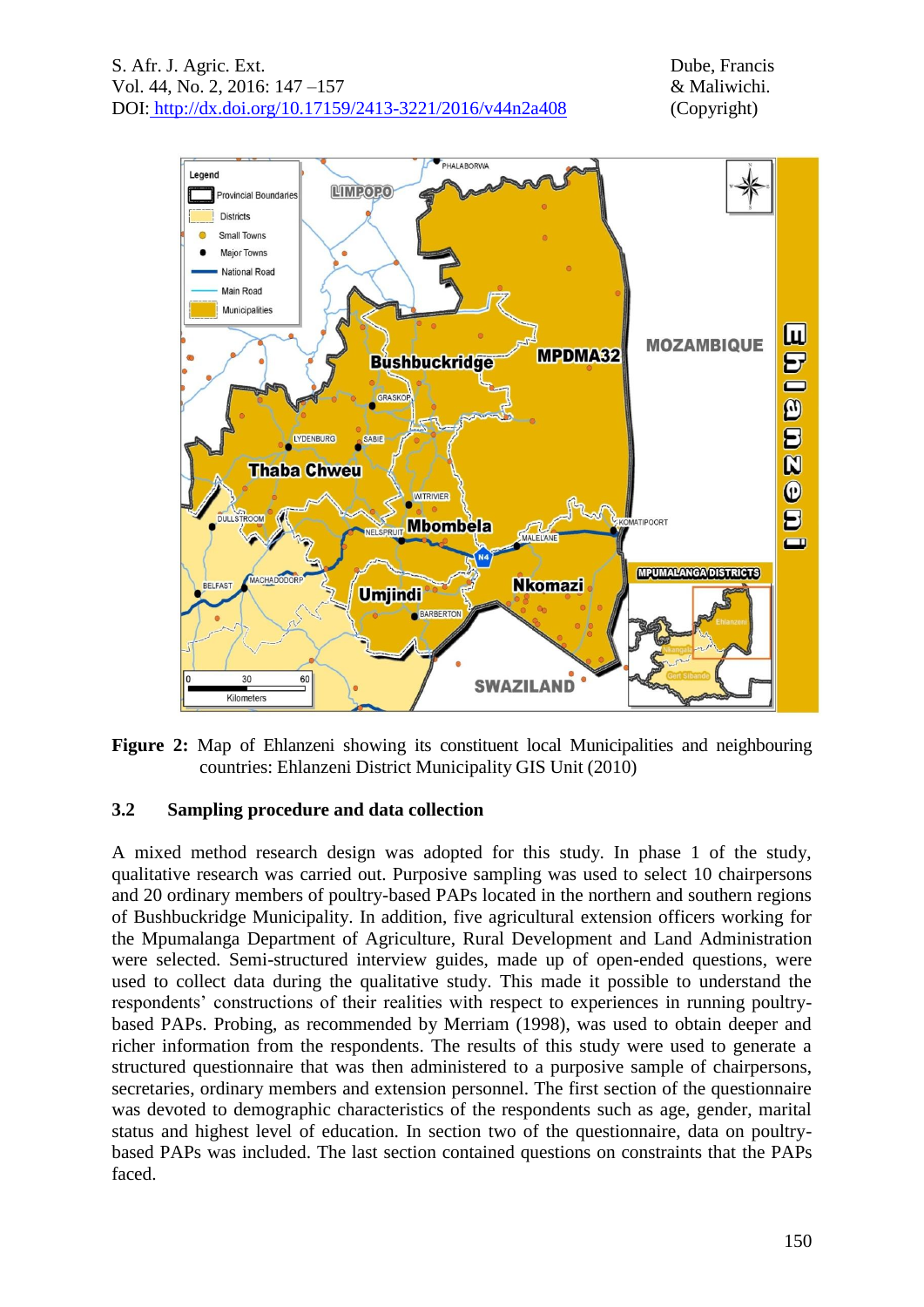# **3.3 Data analysis**

Qualitative data was transcribed verbatim and analysed using the Atlas ti7.0.81 software. Data analysis collected using the questionnaire was checked for accuracy and reusability. It was then coded, cleaned and stored as Microsoft Excel spreadsheets. The double entry system was used in order to minimise data entry errors. Discrepancies were corrected through consulting the survey instruments. All the data was non-parametric and was analyzed using the Statistical Package for the Social Sciences (SPSS®) version 23.0. Frequencies and ranked means were computed. The latter results were used to separately rank the institutional and production constraints.

# **4. RESULTS**

# **4.1 Demographic characteristics of respondents**

There were more respondents (57% out of the 116) from the northern region of Bushbuckridge compared to those from the southern part. Females constituted 58% of the respondents. The modal age group was 51-60 years (39%), followed by the 36-50 year olds (37%). Those less than 35 years old constituted 13% of the total number of respondents.

Approximately, two-thirds of the respondents were married. The number of members of the households of the respondents varied from 2-13 persons. The proportions of respondents who had attained primary (45%) and secondary school education but not matriculated (44 %) were almost the same. The rest had never attended school at all.

It was revealed that the respondents had been involved in poultry-based PAPs for periods ranging from one year to about 15 years. Slightly more than half of the respondents (54%) had been members of their projects for 5-10 years, compared to 25% who had been involved for 10-15 years. The rest had been involved in PAPs for at least 15 years (17%) and 1-5 years (3%).

# **4.2 Institutional Constraints to Poultry-based Poverty Alleviation Projects**

The ranked institutional constraints to poultry-based PAPs are shown in Table 1. 'Lack of regulation of prices of poultry feeds makes it difficult to run profitable poultry business' was regarded as the major constraint while 'lack of government subsidy' was the second most important challenge. Other constraints were 'inadequate extension shows the poor support the PAPs receive' and 'lack of training, especially in financial management contributes to poor performance of PAPs'.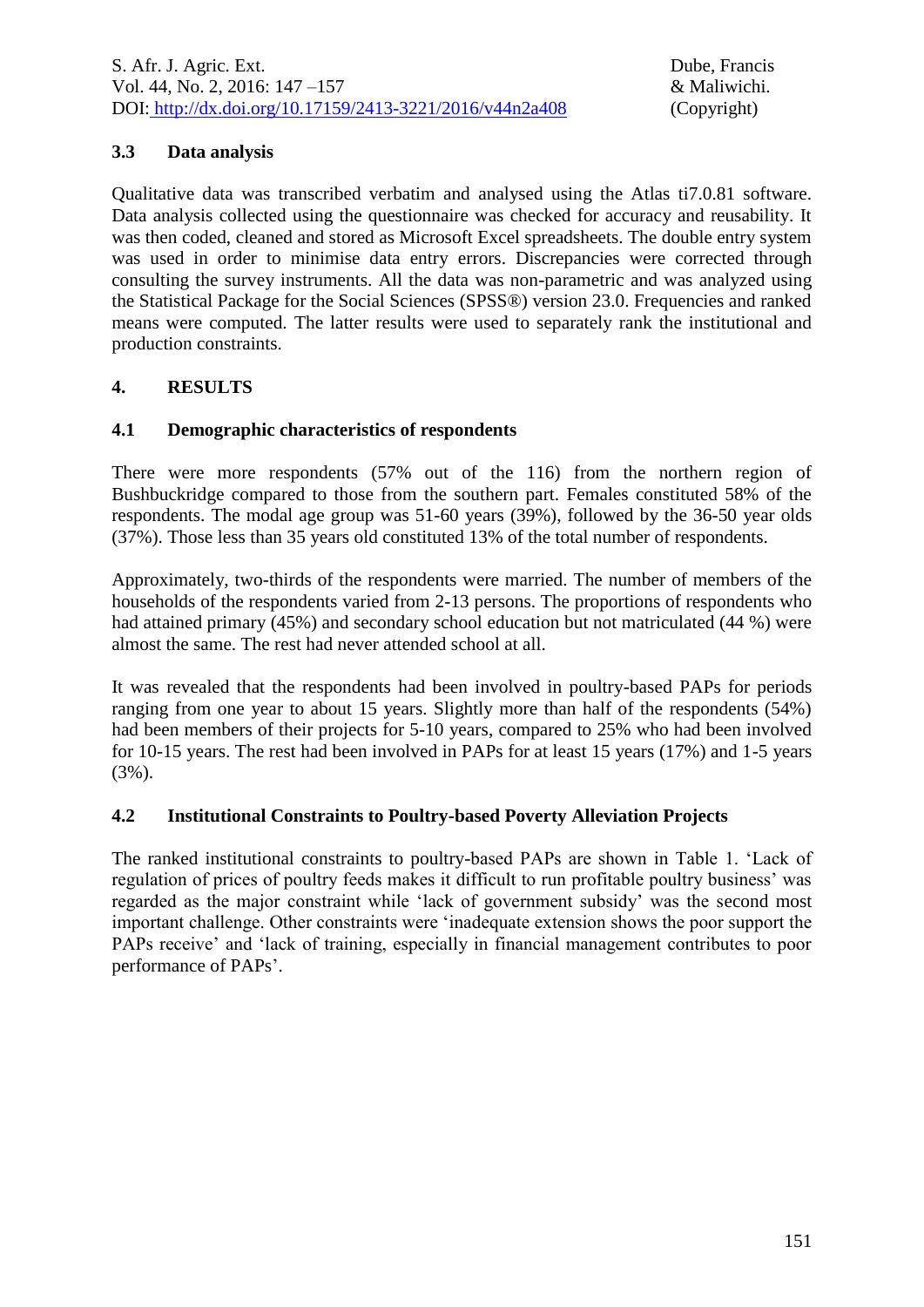|                              | Table 1: Ranked means of institutional constraints as perceived by members of poultry-based |  |
|------------------------------|---------------------------------------------------------------------------------------------|--|
| poverty alleviation projects |                                                                                             |  |

| <b>Constraints</b> |                                                               | <b>Mean</b> | <b>Standard</b>  | Rank |
|--------------------|---------------------------------------------------------------|-------------|------------------|------|
|                    |                                                               |             | <b>Deviation</b> |      |
|                    | a. Lack of regulation of prices of poultry feeds makes it     | 1.8         | 0.56             |      |
|                    | difficult to run profitable poultry business                  |             |                  |      |
|                    | b. Lack of government start-up capital/subsidy contributes to | 1.9         | 1.35             |      |
|                    | failure of PAPs                                               |             |                  |      |
| $c_{\cdot}$        | Inadequate extension shows the poor support the PAPs          | 3.4         | 1.33             | 3    |
|                    | receive                                                       |             |                  |      |
|                    | d. Lack of training, especially in financial management       | 4.2         | 1.09             |      |
|                    | contributes to poor performance of PAPs                       |             |                  |      |

#### **Key:**

Rank: position per theme

Mean: the lower the mean score, the more pressing is the issue

### **4.3 Production Constraints to Poultry-based Poverty Alleviation Projects**

Table 2 shows the ranked production-related constraints to poultry-based PAPs. 'High price of poultry feeds force PAPs to have fewer chickens than what is required for optimal performance' was ranked the top constraint. The extent to which diseases hampered PAPs was confirmed by 'diseases in particular New Castle Disease and Bronchitis are killing chickens' being regarded as the second major constraint to the performance of PAPs. Other significant constraints were 'water supply is so erratic and unreliable that it affects effective running of poultry-based PAPs and 'lack of local hatchery is a barrier for growth and development of poultry-based PAPs. 'Predators such as snakes and dogs contribute to mortalities of chicken' and 'veterinary care (drugs and vaccines) for poultry is very expensive which forces PAP members to resort to using traditional ways that might not be appropriate for high volume commercial production' were the least ranked constraints.

**Table 2:** Ranked means of production constraints, as perceived by members of poultry-based poverty alleviation projects

| Constraints                                                        | Mean              | Standard  | Rank           |
|--------------------------------------------------------------------|-------------------|-----------|----------------|
|                                                                    |                   | Deviation |                |
| High price of poultry feeds force PAPs to have fewer chickens than | $\vert 2.3 \vert$ | 0.86      |                |
| what is required for optimal performance                           |                   |           |                |
| Diseases, in particular Newcastle and Bronchitis, are killing 2.7  |                   | 1.70      | $\mathcal{D}$  |
| chickens in large numbers                                          |                   |           |                |
| Water supply is so erratic and unreliable that it is negatively    | 2.9               | 1.21      | 3              |
| affecting effective running of poultry business                    |                   |           |                |
| Veterinary care (drugs and vaccines) for poultry is very expensive | 4.8               | 1.59      | $\overline{4}$ |
| which forces PAP members to resort to using traditional ways that  |                   |           |                |
| might not be appropriate for high volume commercial production     |                   |           |                |

#### **Key:**

Rank: position per theme

Mean: the lower the mean score, the more pressing is the issue

# **5. DISCUSSION**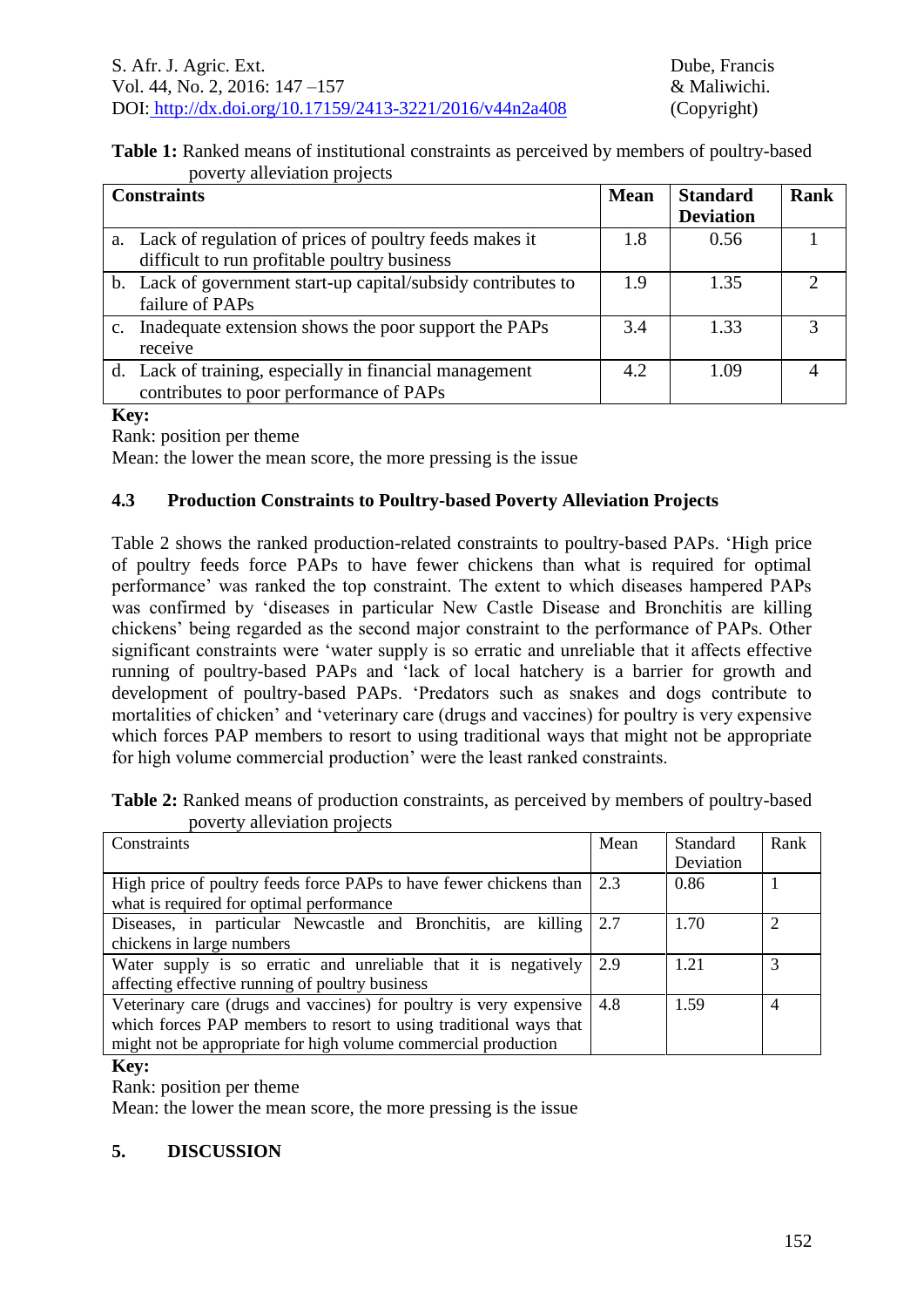It was observed that most of the respondents in the current study were women. Ntuli and Oladele (2013) made similar observations through a study carried out in Capricorn District of Limpopo Province. The same authors argued that this could be explained by the fact that most women in rural areas relied on agriculture to earn a living. Emaikwu *et al*. (2011) lent further support to this view through a study in Nigeria. The latter scholars pointed out that females dominated the poultry enterprise in that country and hoped that it would foster a more careful and accurate application of poultry husbandry practices. A study conducted in Botswana (Badubi, 2011), revealed that in the 59 poultry projects examined 41 projects were women-run, with 17 being entirely men-run and just one project belonging to both men and women.

It was revealed that most members of the PAPs were middle-aged. Youth involvement was almost non-existent. These findings concur with those of Kirui (2014) in Kenya who advocate for youth participation in poultry projects. Even in Botswana, Badubi (2011) found that the 41-50 year old members of PAPs constituted a third of the total number he studied. Ntuli and Oladele (2013) carried out a study in Capricorn District of Limpopo Province of South Africa and observed that youth participation in poultry projects was very poor. A study undertaken in Benin City Metropolis of Nigeria (Ekunwe *et al.,* 2014) revealed that 58% of the people who were 20-49 years old followed by 33.3% of those aged 50-59 years were running poultry businesses. All the findings of studies reported above highlight that poultrybased PAPs were popular among middle-aged and elderly women. Thus, extension strategies should be developed taking into account gender and age realities of target groups. Apart from this, there is a need to investigate why younger people were not involved in such income generation activities even though youth unemployment was rife. The results of the studies would help craft more appropriate extension strategies for sustainable mobilisation and active involvement of young people.

Most members of the poultry-based PAPs in Bushbuckridge local Municipality were married. Similar observations were made in past studies in South Africa (Tsitangoni *et al*., 2010; Ntuli & Oladele, 2013) and Nigeria (Ekunwe *et al*., 2014). Ntuli & Oladele (2013) argue that having a majority of members of PAPs being married is important because it underlines the importance of not outsourcing labour in poultry projects. Members of households in question can carry out all operations.

It was revealed that most beneficiaries of poultry-based PAPs in the current study had attained primary schooling followed by those with secondary school education but had not matriculated. Kirui (2014) carried a study in Kenya in which he concluded that the performance of poultry-based projects was higher if their members had high levels of education. Moreover, in Nigeria Emaikwu *et al.* (2011) found that education determined the readiness to adopt an innovation that had the potential to increase profitability. High levels of education were also reported to be associated with more sound management and production of poultry projects. Thus, provision of continuous education and training should be an integral pillar of agricultural extension for poultry-based PAPs.

Members of poultry-based PAPs in Bushbuckridge local Municipality relied on middlemen who did not give them discounts when purchasing day-old chicks and feeds. The high costs of feed coupled with long chicken rearing periods due to inadequate markets impacted negatively on income generation capabilities and hampered efforts meant to make the PAPs self-reliant. Middlemen monopolised the feed market and thus high fluctuating prices of inputs characterised the poultry rearing systems. Similar results have been reported from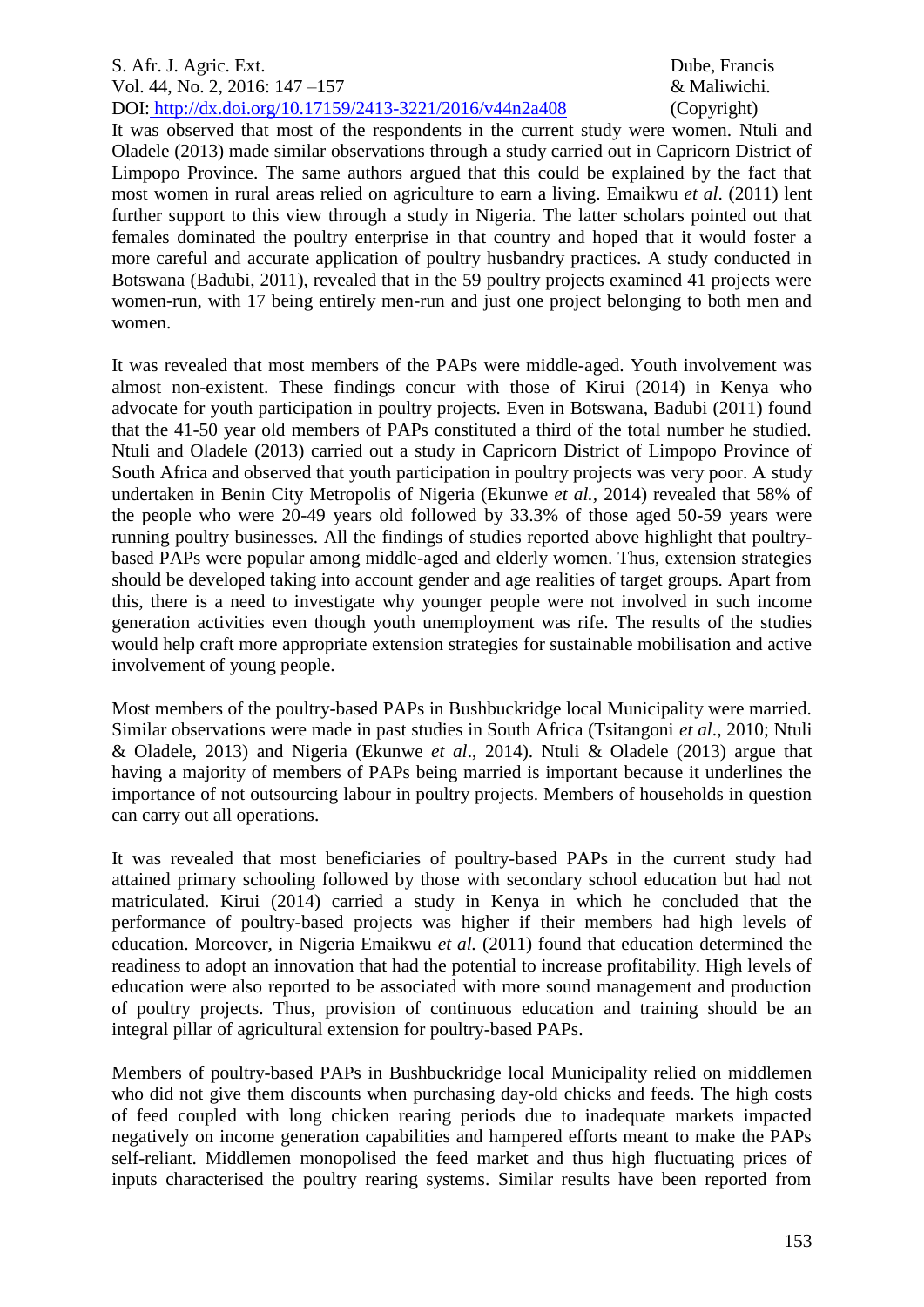studies conducted in Ghana (Ampofo, 2010; Etuah *et al.,* 2013), Botswana (Moreki, 2011) and Limpopo Province of South Africa (Ntuli & Oladele, 2013). These observations point out the need for the extension service to facilitate the pooling of resources and cooperative purchase of inputs in bulk thereby benefitting from economies of scale. This would weaken the influence of middlemen who thrived on exploiting the fragmentation existing in operational areas. Presumably, inclusion of business intelligence and strategic marketing in extension training programmes might lead to the adoption of this advice.

High mortalities mainly due to poultry diseases were reported to be a major hindrance to the successful running of PAPs. It was explained that this problem existed because of poor and unreliable veterinary support rendered to them. These findings lend support to those of Sil *et al.* (2002). The latter scholars found that predation and Infectious Bursal Disease (IBD) accounted for considerable losses of poultry. In the current study in Bushbuckridge local Municipality, extension officers singled out poor hygiene as the main challenge that contributed to high mortalities of chickens in the PAPs. They explained that members of the PAPs lacked knowledge of bio-safety and security practices, which in turn clarified why there were no footbaths at entrances to broiler houses. The view that the broiler houses were not hygiene compliant, find support from the Ntuli & Oladele (2013) study. To underline the importance and need for mandatory training in bio-safety matters in poultry-based PAPs, Anon (2004) observed that supermarkets in Botswana shunned products from small-scale broiler producers. In the same study in Botswana, it was emphasised that supermarkets avoided poultry from the small-scale producers because they were not slaughtered hygienically in accordance with the halal ritual. This highlights the need for the public extension service to package and disseminate this knowledge in easy to read, understand and practice forms. If this is done, it is likely that poultry-based PAPs would have greater chances of success than is the case now.

In an effort to reduce the devastating effects of inadequate veterinary care on growth and development of poultry-based PAPs, members relied on traditional veterinary care such as use of aloe vera (*Aloe barbadensis* Mill *or Aloe perfoliata*) and potassium permanganate to infected chickens. Sambo *et al.* (2015) made similar observations in a participatory evaluation of health and production constraints in Ethiopia. Also, a study carried out in Bangladesh (Billah *et al.,* 2013) revealed that the prevalence of diseases in poultry rearing systems was due to inadequate supply of vaccines and medicines. Thus, it is crucial to strengthen the veterinary extension service such that it is able to intensify training and provision of support to the PAPs. The training should focus on equipping members with knowledge about bio-safety and security practices that can help control diseases as well use of vaccines and animal drugs.

Predators such as snakes, dogs and rodents markedly contributed to the loss of chickens in PAPs run in Bushbuckridge local Municipality. Ntuli & Oladele (2013) reported that dogs and other predators were a serious impediment to broiler production in Capricorn District of Limpopo Province. Similar reports have been made from studies in Ethiopia (Getu & Brihan, 2014) and Bindura District of Zimbabwe (Chisango *et al.,* 2015). Poor fencing of operational areas and lack of repellents made it easier for predators to kill poultry. External support to the PAPs with proper fencing of the sites might offset the problem of predation. However, the advisory services should make available knowledge and practical ways of controlling predation. This would help eliminate excessive dependence on external support. In this respect and where possible, extension officers should create opportunities for the members of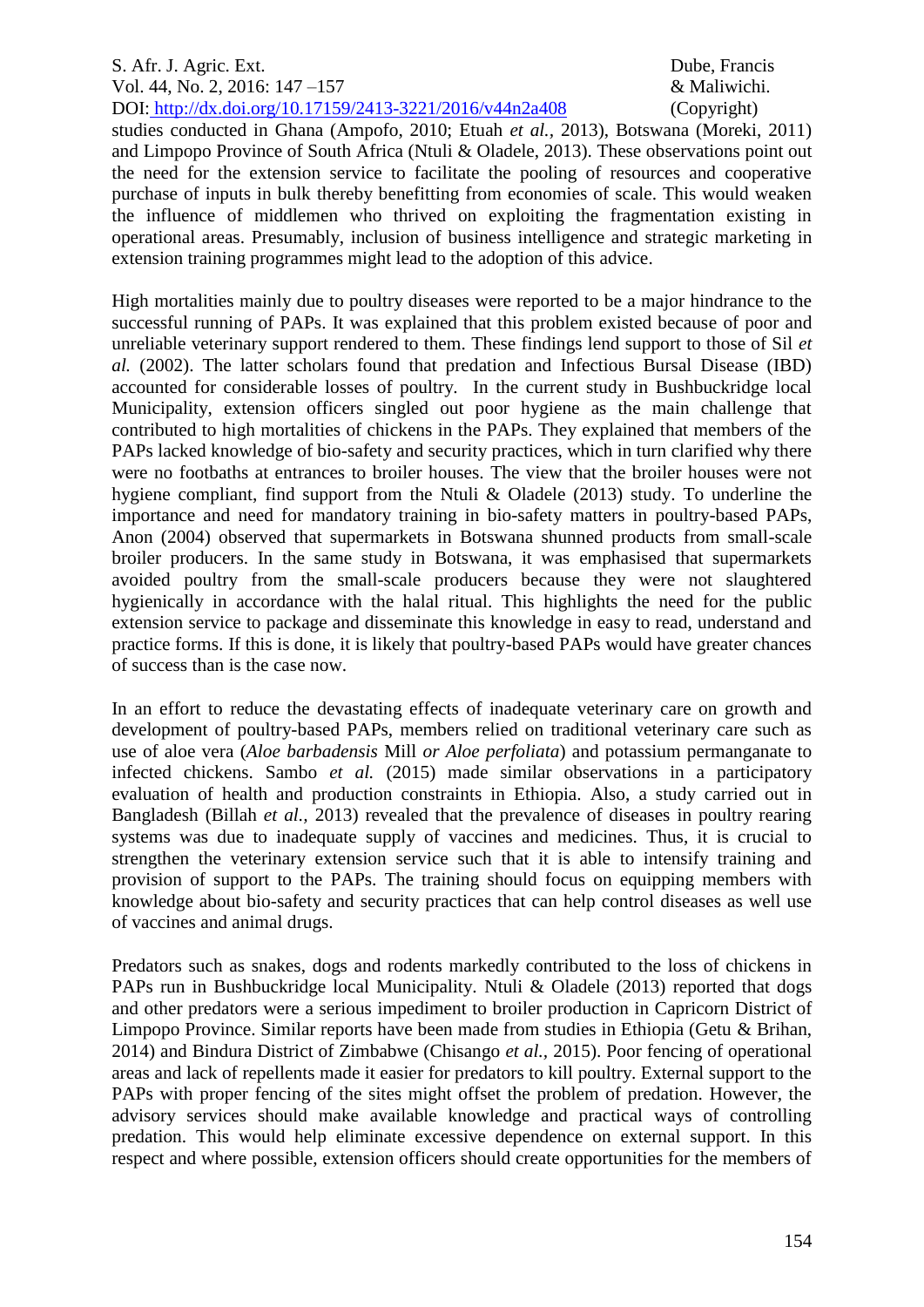PAPs to learn from each other through workshops and strategic exposure visits that would serve as look and learn tours.

Poor water supply negatively affected the performance of poultry-based PAPs in Bushbuckridge local Municipality. Various studies conducted in South Africa in the past (Masipa, 2010; Tshitangoni *et al.,* 2010; Ntuli & Oladele, 2013) revealed that shortage of water was one of the major impediments to the successful running of poultry-based PAPs. Badubi (2001) and Moreki (2011) also made similar observations through studies carried out in Botswana. They noted that most small-scale farmers relied on purchasing water from people who had drilled their own boreholes. Thus, it can be concluded that the promotion of the adoption of poultry-based PAPs as an income generation strategy should be coupled with water development efforts. Given the serious water shortage experienced in Bushbuckridge local Municipality, extension support should also include education and training on harvesting, conservation and safe recycling of water.

# **6. CONCLUSIONS AND RECOMMENDATIONS**

In this study, it was revealed that various institutional and production challenges constrained the performance of poultry-based PAPs in Bushbuckridge local Municipality. It was evident that provision of cutting edge extension support focusing on development of appropriate infrastructure, purchase of inputs, prevention or control of predation, accessing and utilization of water, disease control and management among others, was needed. The need for the local extension personnel to roll out programmes through which members of poultry-based PAPs can co-learn and be exposed to new ways of running the enterprises was evident. Nevertheless, although the PAPs faced numerous challenges the members continued to operate, which indicated their resilience. Further studies that would unravel the resilience mechanisms that PAPs relied on and their use to prepare new entrants into this industry are required. This would greatly enhance the sustainable contribution of poultry-based PAPs to food and nutrition security plus poverty eradication, in line with the country's drive towards fortifying its developmental state drive.

# **7. ACKNOWLEDGEMENTS**

The authors are grateful to the members of PAPs and extension personnel who participated voluntarily in this study. Special gratitude is due to the Ehlanzeni District Department of Agriculture, Rural Development and Land Administration for granting permission to conduct the study. This took place after ethical clearance (Certificate Number: SARDF/14/IRD/02/128) had been secured from the UNIVEN Research Ethics Committee. The UNIVEN Research and Publication Committee funded the study (Project number: SARDF/14/CRD/02).

# **REFERENCES**

- AMPOFO, S. D. 2013. *Modelling the Feed Mix for Poultry Production: The Case of ADAMA Musa Farms, Dormaa-Ahenkro in Brong Ahafo Region of Ghana*. Unpublished Masters Dissertation. Kwame Nkrumah University of Technology. Kumasi. Ghana.
- ANDANI, A. 2012. *Is the Developmental State any Longer Appropriate in Overcoming the "Triple Challenge" of Development in South Africa*?<http://www.ddp.org.za/information> (Retrieved 7 June 2015).

ANON 2004. Botswana- Lack of market cripples poultry farming. *Botswana Daily News*.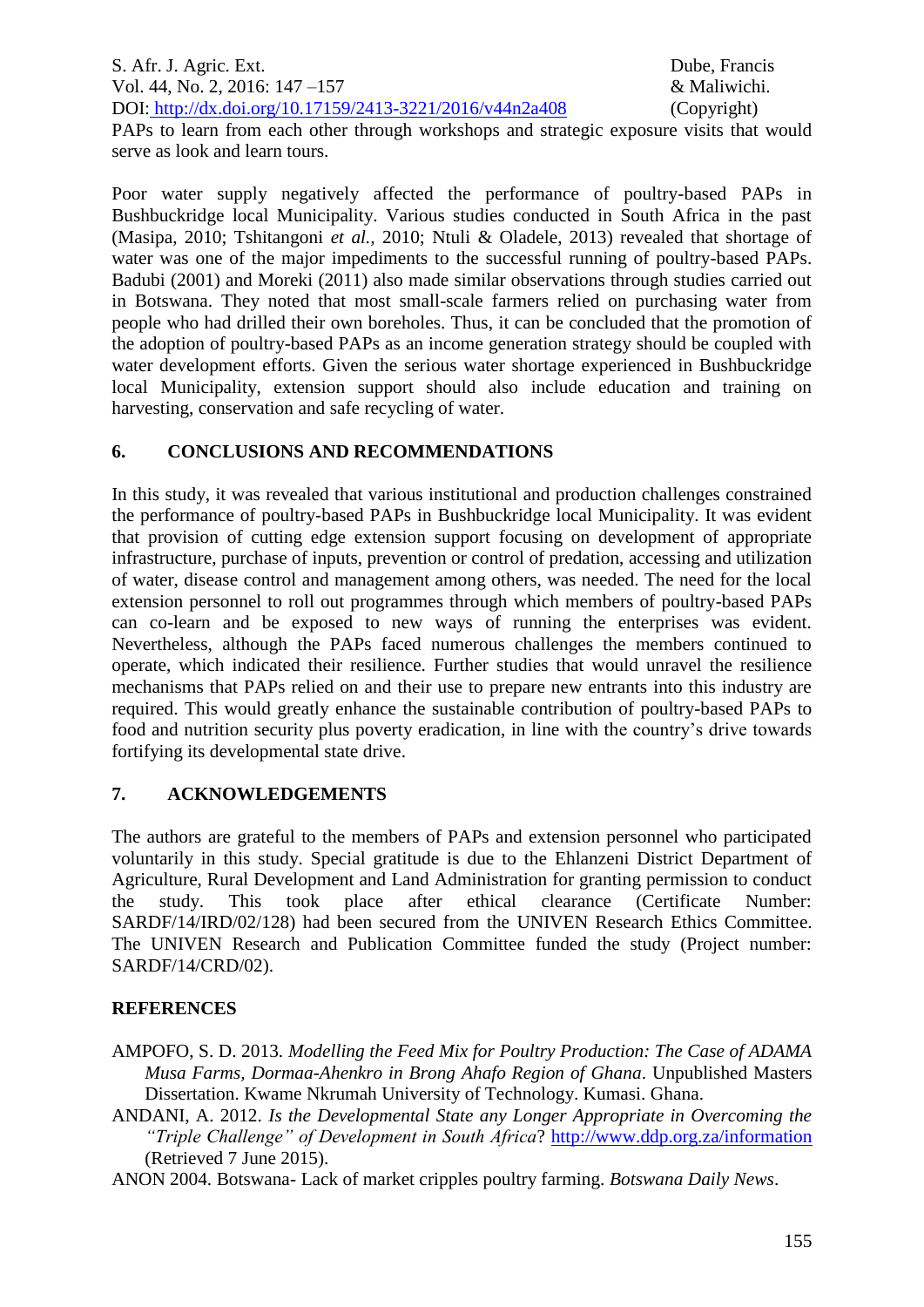#### S. Afr. J. Agric. Ext. Dube, Francis

Vol. 44, No. 2, 2016: 147 –157 & Maliwichi.

DOI: http://dx.doi.org/10.17159/2413-3221/2016/v44n2a408 (Copyright)

- Retrieved 03/11/2010 from http://en.engormix.com/MA-poultry-industry/news/botswanalack-market-cripples-t3991/p0.htm.
- AYEE, J. R. E. 2013. The Developmental State Experiment in Africa: The Experiences of Ghana and South Africa. *The Round Table,* 102 (3):259-280. [http://dx.do:org/10.1080/00](http://dx.do:org/10.1080/00%20358 533.2013.794%20577)  358 [533.2013.794 577.](http://dx.do:org/10.1080/00%20358 533.2013.794%20577) (Retrieved 1 May 2015).
- BADUBI, S. S. 2001. *Small-Scale Poultry Production Systems in Botswana and Evaluation of a Natural Zeolite in Broiler Diets*. Unpublished Masters Dissertation. Massey University. Palmerston North. New Zealand.
- BILLAH, S. M., NARGIS, F., HOSSAIN, M. E., HOWLIDER, M. A. R. & LEE, S. H 2013. Family Poultry Production and Consumption Patterns in Selected Households of Bangladesh. *Journal of Agricultural Extension and Rural Development*, 5 (4): 62-69
- CHISANGO, F. F. T., TEMBACHAKO, D. & MUPOPERI, O. 2015. An Analysis of Factors Hindering the Development of Indigenous Chicken Production in Smallholder Farming Countries of Zimbabwe: A Case of Ward 10 in Bindura District. *International Journal of Management and Economics Invention*, 1 (5): 230-243.
- EKUNWE, P. A., FIONA, O. & OGBEIDE, R. 2014. Socio–Economic Factors Influencing Broilers Marketing in Benin City Metropolis, Edo State, Nigeria. *Journal of Agricultural Science,* 13 (4) 78 – 81.
- EMAIKWU, K. K., CHIKWENDU, D. O. & SANI, A. S. 2011. Determinants of flock size in broiler production in Kaduna State of Nigeria. *Journal of Agricultural Extension and Rural Development,* 3(11): 202-211
- ETUAH, S., NURAH, G. K. & YANKYERA, A. O. 2013. Profitability and Constraints of Broiler Production: Empirical Evidence from Ashanti Region of Ghana. *Journal of Business Economics,* 5 (2): 228-243.
- GALLAGHER, K. D. 2002. *Self-Financed Field Schools: Helping Farmers go Back to School in IPM/IPM.FAO/UN*. Rome, Italy.
- GETU, A. & BIRHAN, M. 2014. Chicken Production Systems, Performance and Associated Constraints in North Gondar Zone, Ethiopia. *Journal of Fisheries and Livestock Production*, 2:115 DOI: 10. 4172/2332-2608.
- KIRUI, K. 2014. *Factors Influencing Performance of Poultry Farming Projects In Bureti Sub County Kericho, Kenya*. Unpublished Masters Dissertation, University of Nairobi Kenya.
- MAKHALANE, V. 2009. *The Assessment of Factors Contributing to the Sustainability of Poverty Relief Projects in the Eastern Cape.* Unpublished Masters' Thesis. Nelson Mandela Metropolitan University.
- MASIPA, M. P. 2010. *An Assessment of the Sustainability of Poverty Eradication Projects in Rural Communities of Capricorn District Municipality: Limpopo Province in South Africa.* Unpublished Ph.D. Thesis. University of Venda.
- MBEKI, T. 2006. *State of the Nation Address of the President of South Africa*, 3<sup>rd</sup> February 2006, Cape Town.
- MERRIAM, S. B. 1998. Qualitative Research and Case Study Applications in Education: Revised and Expanded Case Study Research in Education*.* San Francisco: Jossey-Basey.
- MKANDAWIRE, T. 2012. *Building the African State in the Age of Globalisation: The Role of Social Compacts and Lessons for South Africa*, Inaugural Lecture, Mapungubwe Institute for Strategic Reflection, South Africa, April 17-19, 2012.
- MOREKI, J. C. 2011. Challenges in small-scale broiler production in Botswana. *Journal of Agricultural Technology.* 7(6): 1579-1587.
- NTULI, V. & Oladele, O. I. 2013. Analysis of Constraints Faced by Small-scale Broiler Farmers in Capricorn District in Limpopo Province. *Life Science Journal,* 10 (1): 2990- 2996.